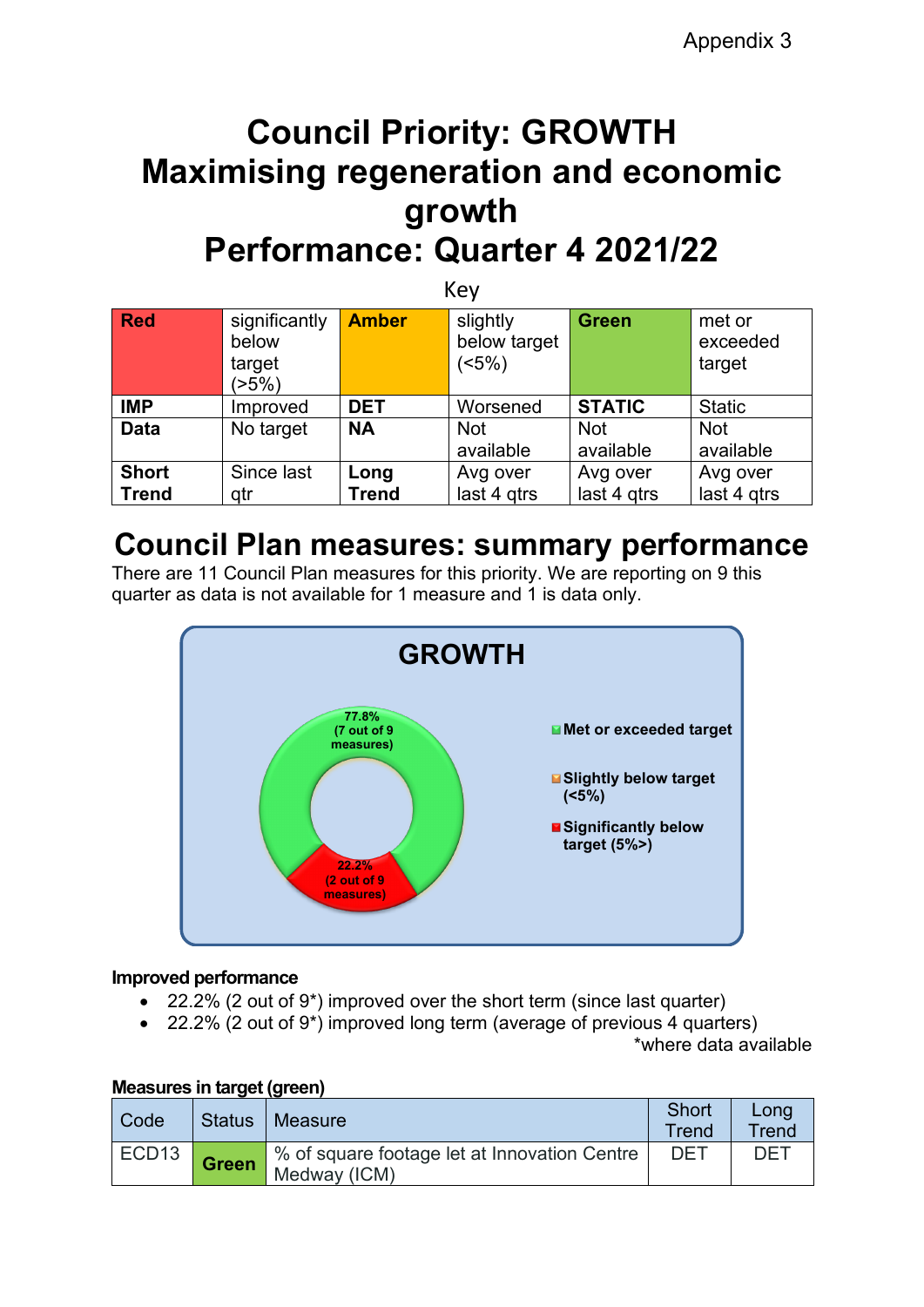| Code              | <b>Status</b> | <b>Measure</b>                            | <b>Short</b>  | Long          |
|-------------------|---------------|-------------------------------------------|---------------|---------------|
|                   |               |                                           | Trend         | <b>Trend</b>  |
| ECD <sub>20</sub> | <b>Green</b>  | % Of square footage let in council owned  | <b>DET</b>    | <b>DET</b>    |
|                   |               | business units                            |               |               |
| MAE <sub>3</sub>  | <b>Green</b>  | Achievement Rate (Pass Rate)              | <b>IMP</b>    | <b>IMP</b>    |
|                   |               | (Q2 academic year)                        |               |               |
| NI 156            | <b>Green</b>  | Number of households living in temporary  | <b>IMP</b>    | <b>DET</b>    |
|                   |               | accommodation                             |               |               |
| HC <sub>3</sub>   |               | No. of households with dependent children | <b>STATIC</b> | <b>STATIC</b> |
|                   | <b>Green</b>  | in B&B who have resided there for 6+      |               |               |
|                   |               | weeks at the end of the quarter           |               |               |
| HC4               |               | Number of private sector properties       | <b>DET</b>    | <b>DET</b>    |
|                   | <b>Green</b>  | improved because of the Council's         |               |               |
|                   |               | intervention                              |               |               |
| <b>NI 154</b>     | <b>Green</b>  | Net Additional homes provided             | <b>DET</b>    | <b>IMP</b>    |
|                   |               | (2020/21 annual)                          |               |               |

#### **Measures significantly below target (red)**

| Code                    | <b>Status</b> | <b>Name</b>                                                                                      | <b>Short</b><br><b>Trend</b> | Long<br><b>Trend</b> |
|-------------------------|---------------|--------------------------------------------------------------------------------------------------|------------------------------|----------------------|
| ΝI<br>$117(16 -$<br>17) | <b>Red</b>    | The percentage of 16-17-year-olds who<br>are not in education, employment, or<br>training (NEET) | DET                          | <b>STATIC</b>        |
| MAE 2                   | <b>Red</b>    | % Retention Rate<br>(Q2 academic year)                                                           | <b>DET</b>                   | <b>DET</b>           |

#### **Data only measures**

| Code              | <b>Status</b> | <b>Name</b>                     | Short<br><b>Trend</b> | Long<br><b>Trend</b> |
|-------------------|---------------|---------------------------------|-----------------------|----------------------|
| <b>GVAPJ</b><br>M | <b>Data</b>   | GVA per job<br>(2019/20 annual) | <b>IMP</b>            | <b>IMP</b>           |

#### **Measures not available this quarter**

| ' Code     | <b>Status</b> | <b>Name</b>                                       | <b>Short</b><br>Trend | Long<br>Trend |
|------------|---------------|---------------------------------------------------|-----------------------|---------------|
| NI 167     |               | Average journey time along 5 routes               | <b>NA</b>             | <b>NA</b>     |
| <b>New</b> | <b>NA</b>     | across Medway (mins per mile)<br>(2021/22 annual) |                       |               |

# **Strategic Risks**

The quarter 4 2021/22 strategic risk register is attached at Appendix 5. The register shows all strategic risks together with mitigation in place to minimise impact and likelihood. The risks pertaining solely to this council priority are shown below (full details in Appendix 5).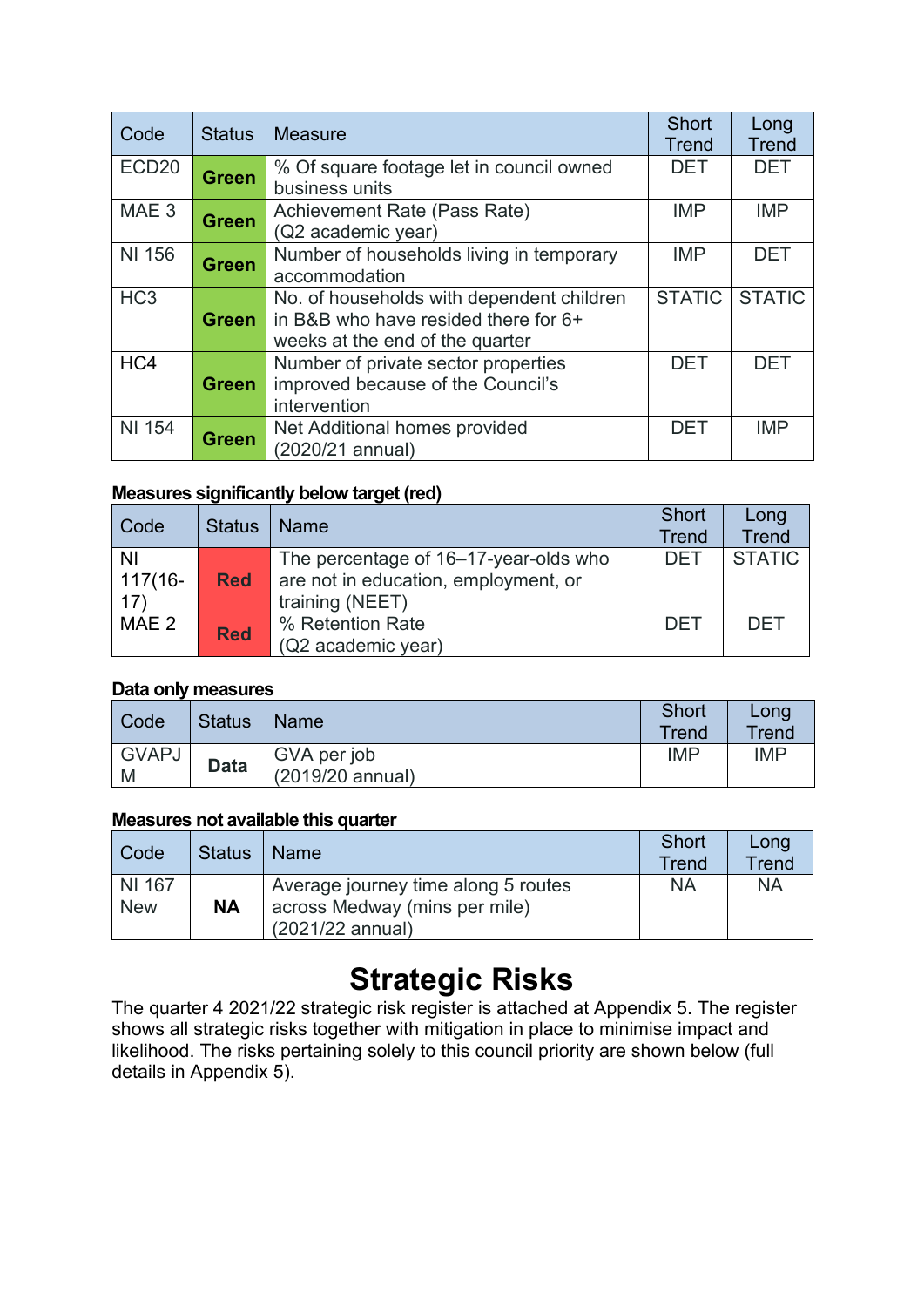| <b>Reference</b> | <b>Risk</b><br><b>Register</b><br>Page<br>(app 5) | <b>Risk</b>                                                                 | <b>Owner</b>                                          | <b>Current</b><br>residual<br>risk<br>score | likelihood<br>I-impact     |
|------------------|---------------------------------------------------|-----------------------------------------------------------------------------|-------------------------------------------------------|---------------------------------------------|----------------------------|
| <b>SR17</b>      | 70                                                | Delivering<br>regeneration                                                  | Director of<br>Place and<br>Deputy Chief<br>Executive | BII                                         | $L - high$<br>$I -$ major  |
| <b>SR50</b>      | 86                                                | Delivering<br>£170m<br>Housing<br>Infrastructure<br>Fund (HIF)<br>programme | Assistant<br><b>Director</b><br>Regeneration          | CII                                         | significant<br>$l$ – major |

The following risks pertain to all priorities:

| <b>Reference</b> | <b>Risk</b><br><b>Register</b><br>Page<br>(app 5) | <b>Risk</b>                                                | <b>Owner</b>                                                                                  | <b>Current</b><br>residual<br>risk score | L-likelihood<br>I-impact                                      |
|------------------|---------------------------------------------------|------------------------------------------------------------|-----------------------------------------------------------------------------------------------|------------------------------------------|---------------------------------------------------------------|
| SR03B            | $\overline{4}$                                    | Finances                                                   | Chief<br>Operating<br>Officer                                                                 | AI                                       | $L - \text{very}$<br>high<br>$\overline{1}$ –<br>catastrophic |
| <b>SR46</b>      | 9                                                 | Medway's<br>Economic<br>Recovery from<br>Covid19           | Assistant<br><b>Director</b><br>Regenerati<br>on                                              | BII                                      | $L - high$<br>$I - major$                                     |
| <b>SR32</b>      | 39                                                | Data and<br>information                                    | Director of<br>People,<br>Assistant<br><b>Director</b><br>Legal &<br>Governanc<br>$\mathbf e$ | $\overline{C}$                           | $L -$<br>significant<br>$I$ – major                           |
| <b>SR36</b>      | 46                                                | Alternative<br>service delivery<br>models                  | Assistant<br><b>Director</b><br>Regenerati<br>on, Chief<br>Operating<br>Officer               | <b>BIII</b>                              | $L - high$<br>$I$ – moderate                                  |
| <b>SR37</b>      | 52                                                | <b>Cyber Security</b>                                      | Chief<br>Operating<br>Officer                                                                 | AI                                       | $L -$<br>very high<br>catastrophic                            |
| <b>SR02</b>      | 65                                                | <b>Business</b><br>continuity and<br>emergency<br>planning | Director of<br>Place and<br>Deputy                                                            | <b>DII</b>                               | $L - low$<br>$I$ – major                                      |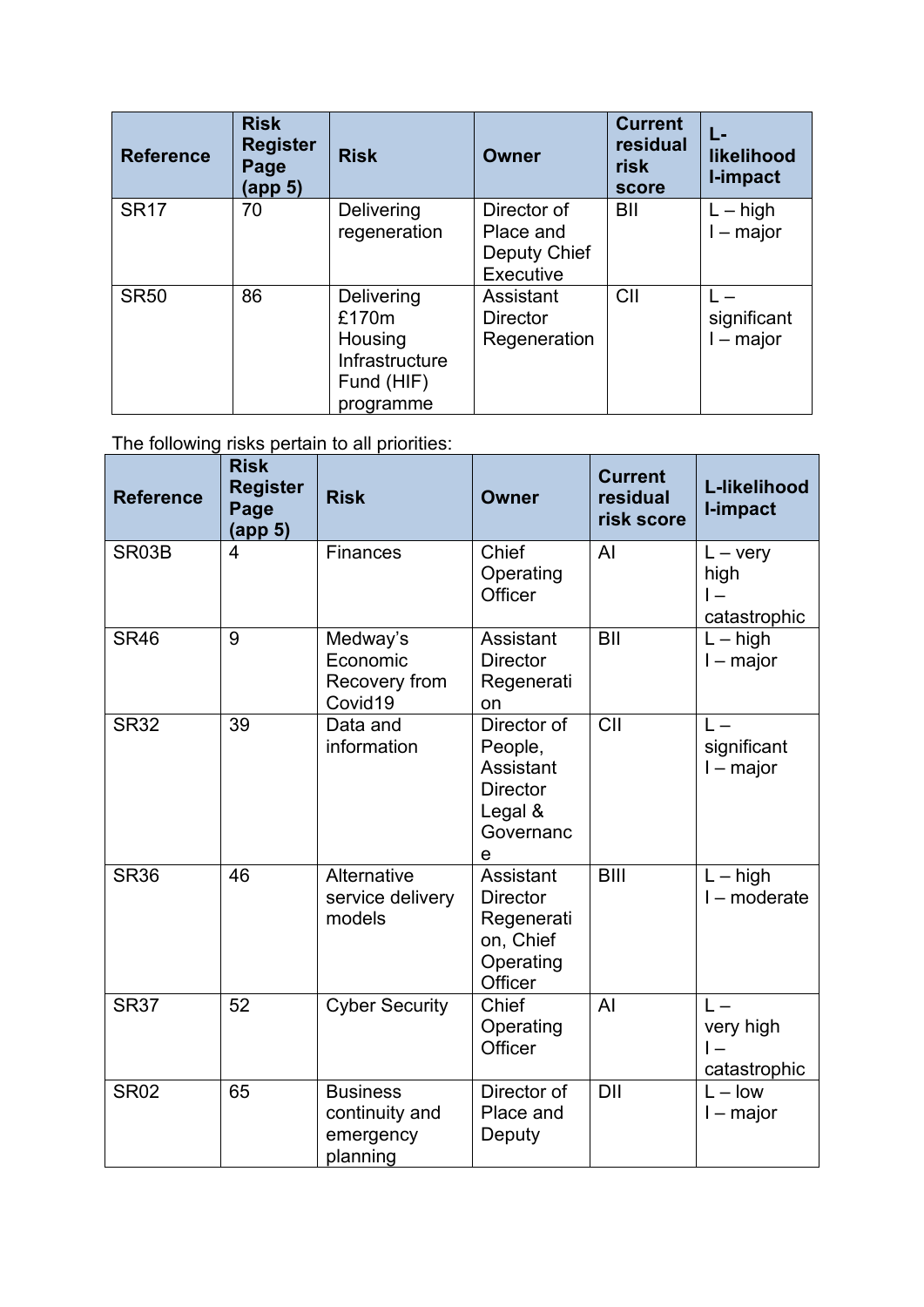| <b>Reference</b> | <b>Risk</b><br><b>Register</b><br>Page<br>(app 5) | <b>Risk</b>                                  | Owner                                                | <b>Current</b><br>residual<br>risk score | L-likelihood<br><b>I-impact</b> |
|------------------|---------------------------------------------------|----------------------------------------------|------------------------------------------------------|------------------------------------------|---------------------------------|
|                  |                                                   |                                              | Chief<br>Executive,<br>Chief<br>Operating<br>Officer |                                          |                                 |
| <b>SR49</b>      | 81                                                | Income<br><b>Reduction due</b><br>to Covid19 | Chief<br>Operating<br>Officer                        | CII                                      | significant<br>$-$ major        |

# **Council Plan Outcome: A strong diversified economy**

### **Programme: Inward investment and business growth**

#### **Council Plan measures**

| ECD <sub>13</sub> | % of square footage let at Innovation Centre Medway<br>(ICM) |
|-------------------|--------------------------------------------------------------|
|                   |                                                              |

| Quarter                   | Target | Value  | <b>Status</b> | Aim to   | Short<br><b>Trend</b> | Long<br><b>Trend</b> |
|---------------------------|--------|--------|---------------|----------|-----------------------|----------------------|
| Q <sub>4</sub><br>2021/22 | 90.0%  | 98.16% | <b>Green</b>  | Maximise | DET                   | <b>DET</b>           |
| Q <sub>3</sub><br>2021/22 | 90.0%  | 99.13% | <b>Green</b>  | Maximise | <b>IMP</b>            | <b>DET</b>           |

#### **Comments**

The Innovation Centre Medway (ICM) continues to perform well. The My desk offering is being refreshed with previous incumbents either leaving or taking on an office in their own right. The ICM has only got one office vacant which is the My Desk office.

| ECD <sub>20</sub> | % of square footage let in council owned business |
|-------------------|---------------------------------------------------|
|                   | units                                             |

| Quarter                   | Target | Value  | <b>Status</b> | Aim to          | Short<br><b>Trend</b> | Long<br><b>Trend</b> |
|---------------------------|--------|--------|---------------|-----------------|-----------------------|----------------------|
| Q4<br>2021/22             | 90.0%  | 91.62% | <b>Green</b>  | Maximise        | <b>DET</b>            | DET                  |
| Q <sub>3</sub><br>2021/22 | 90.0%  | 93.72% | <b>Green</b>  | <b>Maximise</b> | <b>IMP</b>            | <b>IMP</b>           |

#### **Comments**

Overall performance continues to be strong at 91.62% versus a target of 90% occupancy.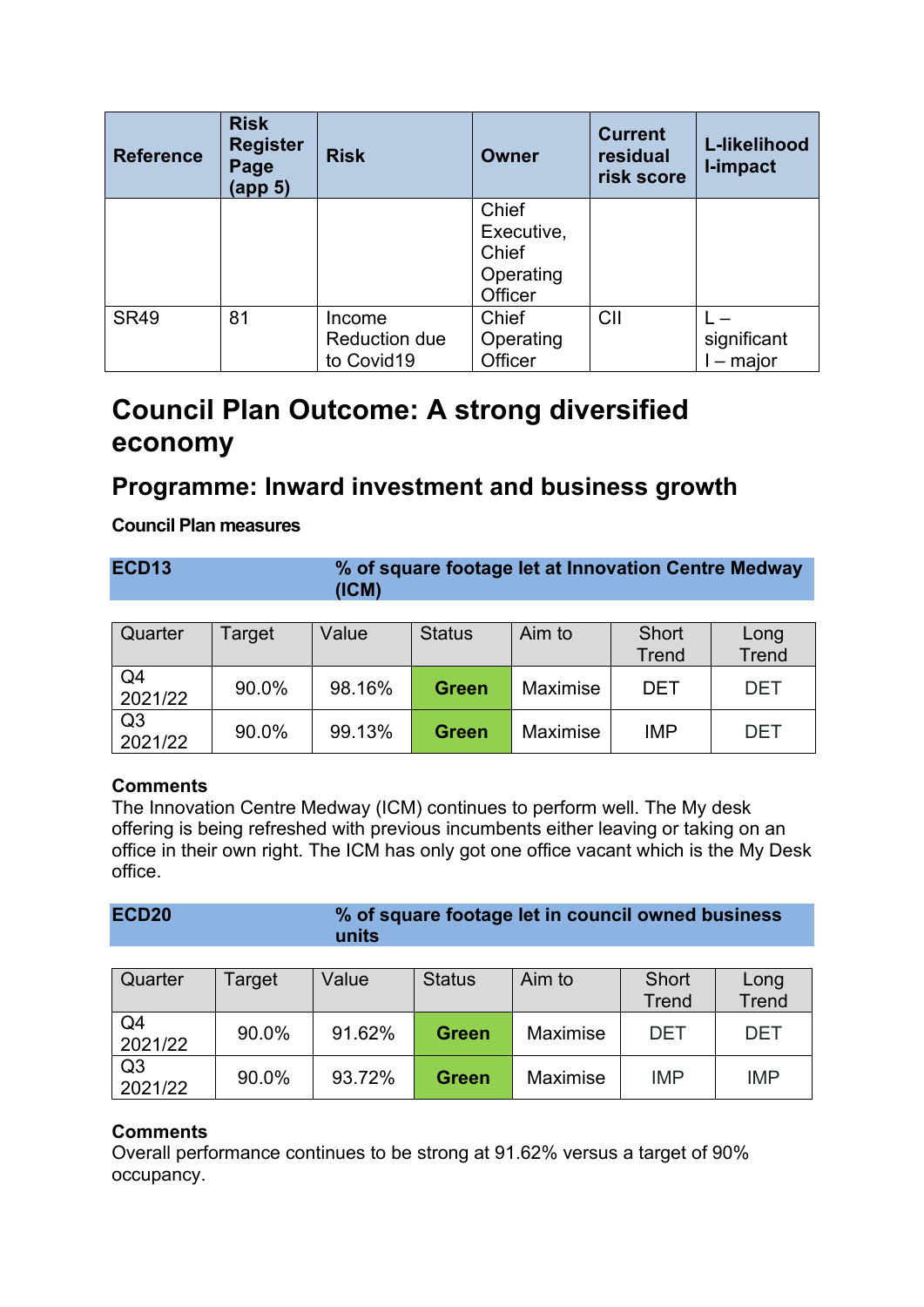Hopewell has 19 out of 23 units let with a further two units due to be let in April.

Pier Road has 25 of the 29 units let. Three of the remaining four vacant units continue to be affected by delays in being able to let the properties due to energy performance certificates (EPCs) or general repairs required.

The Innovation Studio Medway has 14 out of 15 offices let and 16 out of 17 containers let.

**GVAPJ M GVA per job - Medway**

The Innovation Centre Medway has all but one office let which is the My Desk office which became vacant on 31st March. The approach to letting this office is being refreshed.

| Annual  | Target | Value     | <b>Status</b> | Aim to          | Short      | Long       |
|---------|--------|-----------|---------------|-----------------|------------|------------|
|         |        |           |               |                 | Trend      | Trend      |
| 2019/20 | Data   | 55,135.00 | <b>Data</b>   | Maximise        | <b>IMP</b> | <b>IMP</b> |
| 2018/19 | Data   | 53,859.00 | Data          | <b>Maximise</b> | <b>IMP</b> | <b>IMP</b> |

#### **Comments**

This data is published by the Office of National Statistics (ONS) and is normally released in December each year in arrears. ONS have not yet given a date for the next update for 2020.

Given the volatility with the raw data and because the smoothed data is weighted, year-on-year comparisons should not be made. GVA per filled job is better considered over a longer period. Trends over a longer period are less likely to be the result of the volatility around any single year estimate and are more likely to be showing a change in the economic performance of Medway.

#### **Benchmarking**

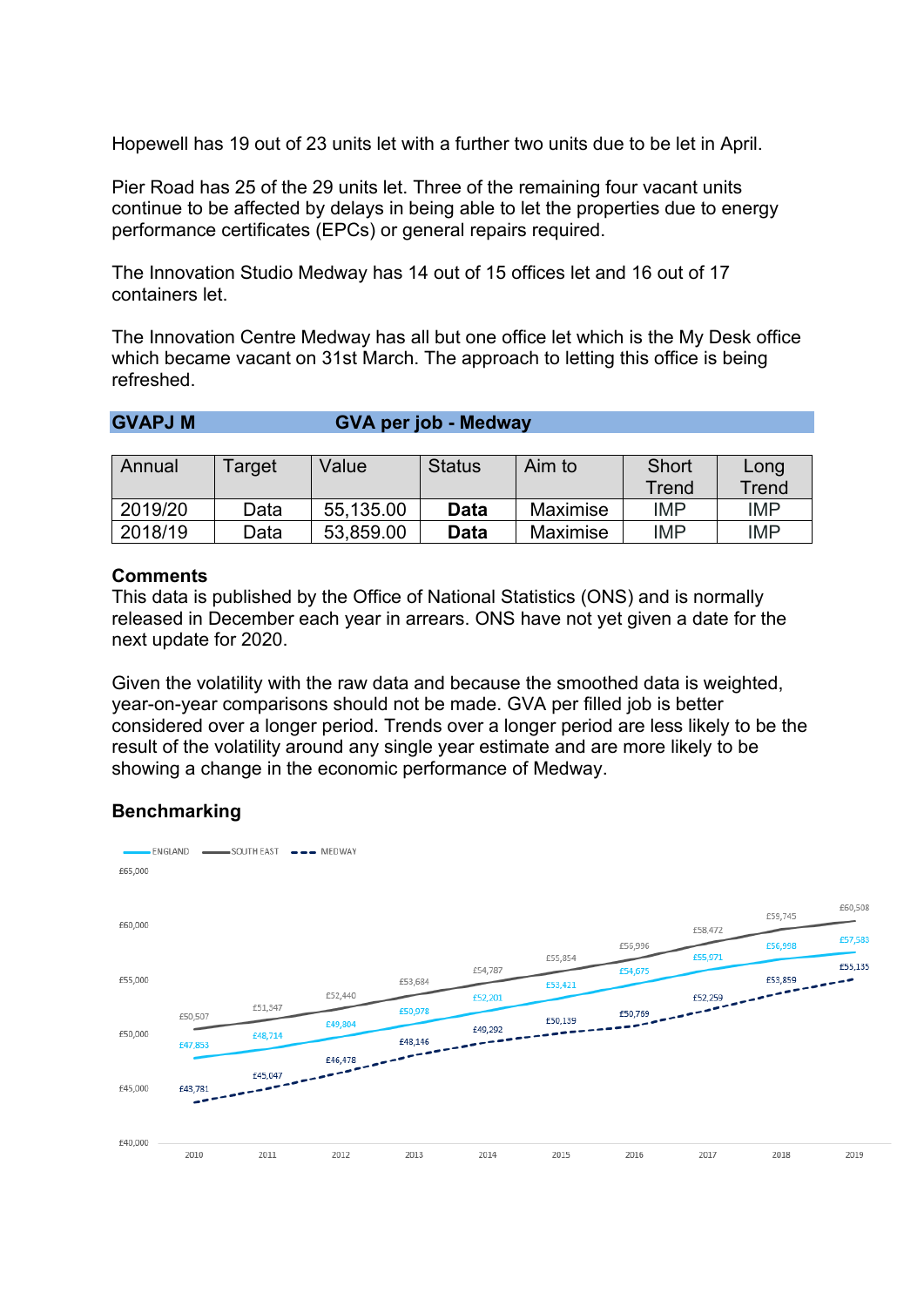#### **Council Plan Projects**

#### **Ensure Medway's regeneration agenda delivers economic growth, increasing highvalue businesses and high-quality employment, and creating jobs and inward investment.**

Over 600 businesses have been supported with £3,428,823.08 of grants issued from the first round of Additional Restrictions Grant (ARG) funding. A number of other grant programmes and business support projects were undertaken utilising the remaining ARG funding. From the original budget of £8,045,547 approximately £25,000 remained unspent at the end of the programme. In December 2021 an additional round of ARG funding was received for business grants, totalling £389,814, and at the end of the programme £27.40 of this funding remained unspent.

#### **Continue to encourage and help facilitate the growth of businesses in Medway**

The Kent and Medway Growth Hub as well as Locate in Kent continue to work to provide business support and advice as well as business premises support in Medway.

Progress is continuing to create incubation space within the Pentagon Centre to support more small businesses seeking business support and space.

#### **Development of Innovation Park Medway**

Innovation Park Medway (IPM) is a significant redevelopment opportunity and has a vital role to play in Medway's economic future. A masterplan has been adopted (subject to Highways England's response) to set the context for the development of up to 101,000sqm of high quality, innovative B1 and B2 commercial development in the high value technology, engineering, manufacturing and knowledge intensive industries.

Southern site infrastructure works are now complete, and the contractor has moved off site. The plots are now being marketed for sale whilst officers simultaneously develop the design of the southern site buildings and undertake a demand study to ensure that the right products are designed.

All archaeological works are now complete for the Northern site. Infrastructure works have commenced on 28th March and are expected to last over a year. Marketing is well underway, and officers are talking to a number of interested occupiers and JV partners.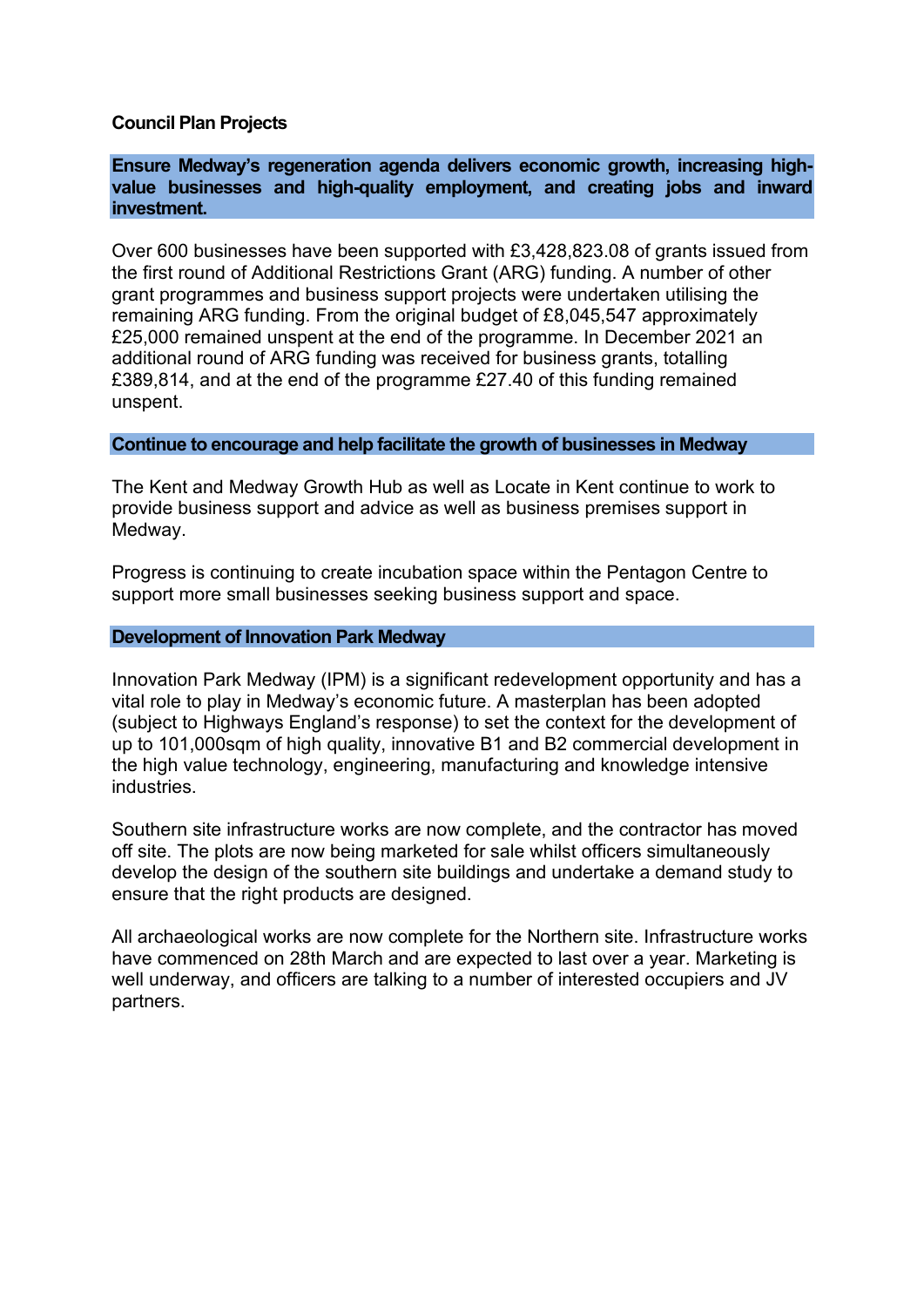## **Council Plan Outcome: Residents with jobs and skills**

## **Programme: Jobs, skills and employability**

#### **Council Plan measures**

#### **NI 117(16-17) The percentage of 16-17 year olds who are not in education, employment or training (NEET)**

| Quarter                   | Гarget | Value | <b>Status</b> | Aim to          | <b>Short</b><br><b>Trend</b> | Long<br><b>Trend</b> |
|---------------------------|--------|-------|---------------|-----------------|------------------------------|----------------------|
| Q4<br>2021/22             | 2.6%   | 3.1%  | <b>Red</b>    | <b>Minimise</b> | DET                          | <b>STATIC</b>        |
| Q <sub>3</sub><br>2021/22 | 2.6%   | 2.4%  | <b>Green</b>  | <b>Minimise</b> | <b>IMP</b>                   | <b>IMP</b>           |

#### **Comments**

Data is for February 2022. The rate of Not in Education, Employment or Training (NEET) 16- and 17-year-olds is 3.1%. This represents 203 young people.

Due to the cyclical nature of this measure, comparisons are made to the position 12 months ago rather than from quarter-to-quarter.

In February 2021, 3.4% of 16- and 17-year-olds, 220 individuals, were NEET. Yearon-year there has been an almost 10% improvement in the proportion of young people who are NEET. There are currently 17 fewer 16- and 17-year-olds who are NEET than a year ago.

The rate of NEET must be looked at in conjunction with the number of 16- and 17 year-olds whose activity is not known. The combined rate of NEET and, 16- and 17 year-olds whose activity is not known is 10.9%. In February 2021 this was 7.1%, as such this statistic has worsened by just above 53%.

Significant work has taken place to reduce the number of young people whose activity is not known. Between December and February this number has more than halved, dropping from 1,097 to 515. This has been as a result of strong collaboration between the Information, Advice and Guidance (IAG) team, the Social Care Systems, and the Performance team.

#### **Benchmarking**

Nationally the rate of NEET is at 2.6% for February 2022 and has improved by 10% compared to last year. It is 2.3% in the South East, having also improved by 15% compared to the same point last year.

Nationally the combined NEET/Not known percentage is 4.3% and in the South East it is 4.8%.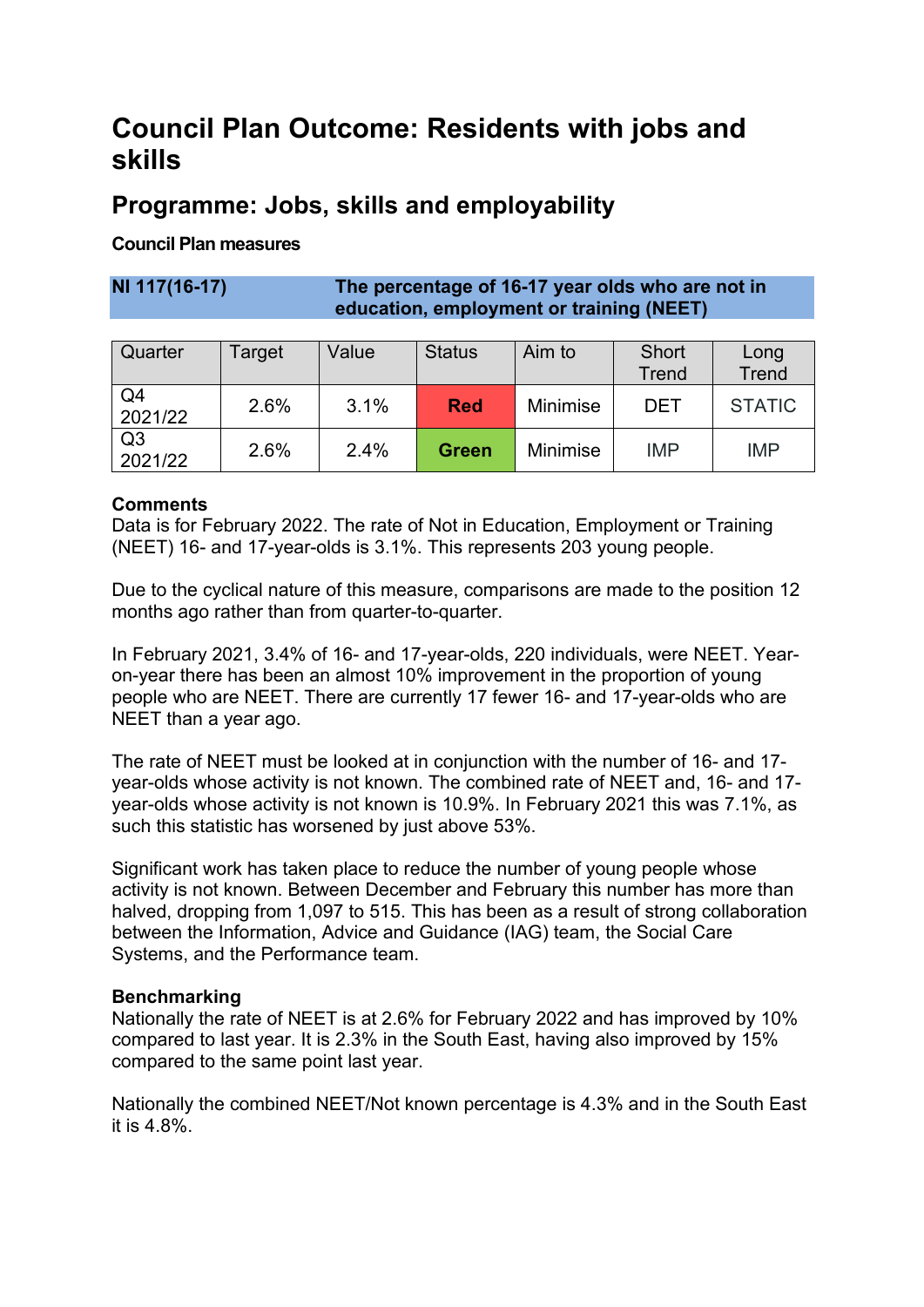#### **Actions**

There remains work to do in supporting young people who are NEET. Work to update the database via the school census has been done and this has positively impacted the level of Not Knowns, reducing them by over 50%. Further collaboration between Children's Services teams to identify data recording priorities to support the collection of correct and succinct data is underway, along with stronger links with schools to obtain current joiner/leaver data regularly to support data held. BeYourself continues and has seen an increase in referrals for 16- and 17-year-olds, offering practical and outcome focused approaches to support. Extra provision for NEETs has been agreed with MidKent College, this provision in its fifth week and outcomes of this provision will be seen in the next few months. Skills Support for Unemployed (SSU) funded provision is now available in Medway, offering a short term solution to opportunities available to NEET young people. The IAG team are working collaboratively with these providers to refer and encourage young people to partake. The tracking of Not Knowns continues to be high priority, seeking alternative methods to contact young people and record their data. An Aspirations Officer has also been recently appointed for care leavers to help work with improving outcomes and supporting young people and Personal Advisors (PAs).

|                | (cumulative) |       |               |                 |              |              |  |  |  |  |
|----------------|--------------|-------|---------------|-----------------|--------------|--------------|--|--|--|--|
|                |              |       |               |                 |              |              |  |  |  |  |
| Quarter        | Target       | Value | <b>Status</b> | Aim to          | Short        | Long         |  |  |  |  |
|                |              |       |               |                 | <b>Trend</b> | <b>Trend</b> |  |  |  |  |
| Q4             |              |       |               |                 |              |              |  |  |  |  |
| 2021/22        | 300          | 257   | <b>Red</b>    | Maximise        | <b>IMP</b>   | <b>DET</b>   |  |  |  |  |
| Q <sub>3</sub> |              |       |               |                 |              |              |  |  |  |  |
| 2021/22        | 225          | 255   | <b>Green</b>  | <b>Maximise</b> | <b>IMP</b>   | <b>DET</b>   |  |  |  |  |

**LRCC4a Number of jobs created and safeguarded** 

#### **MAE 2 Medway Adult Education % retention rate**

| Quarter                   | Target | Value  | <b>Status</b> | Aim to          | Short<br><b>Trend</b> | Long<br><b>Trend</b> |
|---------------------------|--------|--------|---------------|-----------------|-----------------------|----------------------|
| Q2<br>2021/22             | 94.0%  | 89.29% | <b>Red</b>    | Maximise        | DET                   | <b>DET</b>           |
| Q <sub>1</sub><br>2021/22 | 94.0%  | 94.41% | <b>Green</b>  | <b>Maximise</b> | <b>IMP</b>            | <b>IMP</b>           |

#### **Comments**

This performance indicator is based on academic year rather than financial year. Data shown is for Q2 of the academic year 2021/22 (Nov 2021 – Jan 2022). The retention rate for Medway Adult Education (MAE) courses for Q2 in the 2021/22 academic year has decreased and is now at 89.29%. This is a similar rate to this point last year. Covid19 rates have continued to rise over the past quarter which has caused some anxiety for learners to attend classes. MAE have continued to offer hybrid virtual and physical teaching when possible.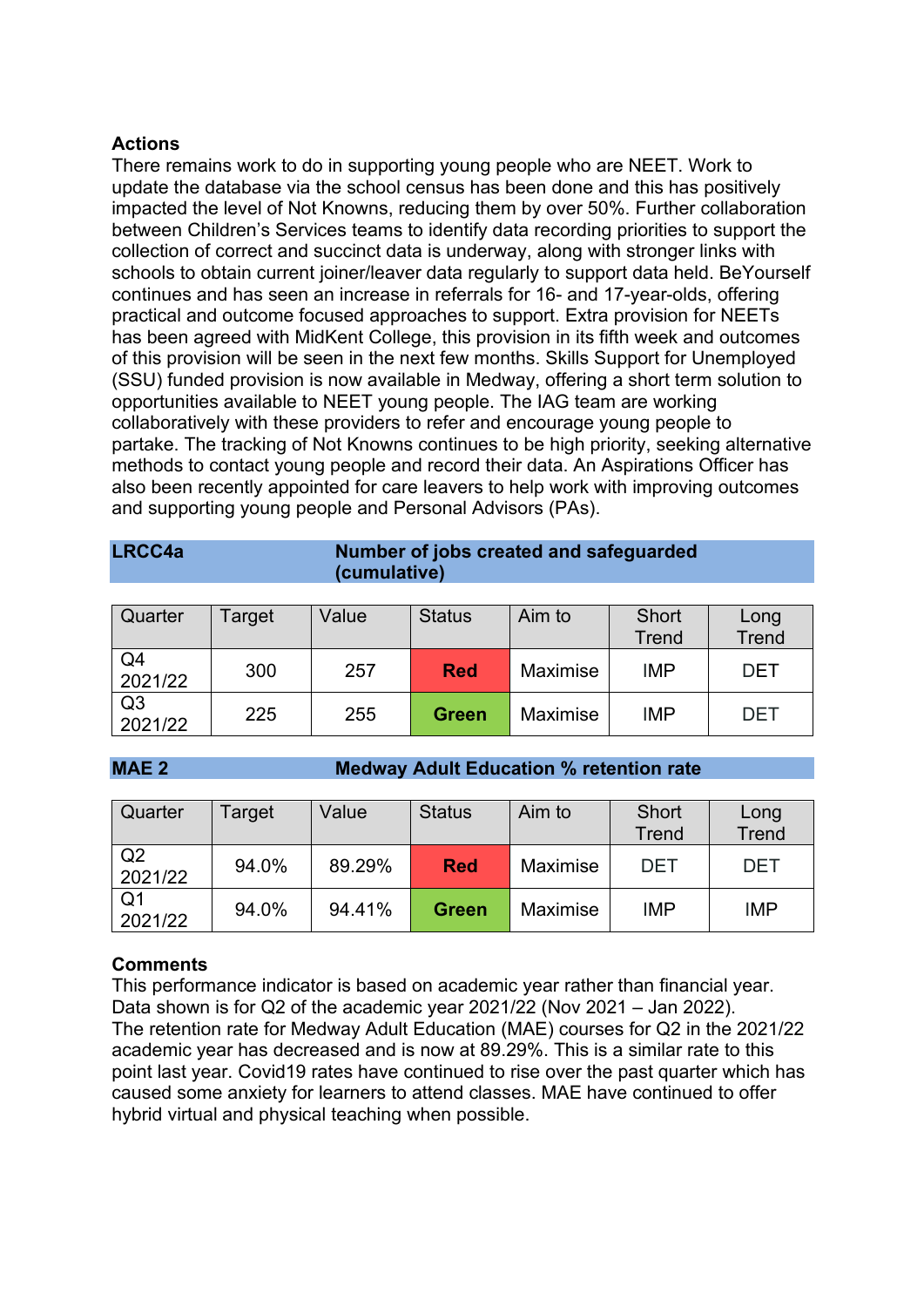#### **MAE 3 Medway Adult Education achievement rate (pass rate)**

| Quarter                   | Target | Value  | <b>Status</b> | Aim to          | Short<br>Trend | Long<br><b>Trend</b> |
|---------------------------|--------|--------|---------------|-----------------|----------------|----------------------|
| Q2<br>2021/22             | 96.0%  | 99.2%  | <b>Green</b>  | <b>Maximise</b> | <b>IMP</b>     | <b>IMP</b>           |
| Q <sub>1</sub><br>2021/22 | 96.0%  | 98.71% | <b>Green</b>  | <b>Maximise</b> | <b>IMP</b>     | <b>IMP</b>           |

#### **Comments**

This performance indicator is based on academic year rather than financial year. Data as at 31 March 2021 is shown for Q2 of the academic year 2021/22 (Nov 2021 – January 2022).

The pass rate measures how many of the learners, who complete their course, achieve a qualification or their learning aim. It shows that Medway Adult Education (MAE) learners continue to achieve very high pass rates and demonstrates the excellent processes in place to support learners achieve their qualifications, or to achieve their learning outcomes in non-accredited provision (RARPA).

#### **Actions**

MAE's approach to improving performance is one of continuous improvement through a range of quality measures including monthly quality review meetings scrutinising key performance indicators (KPIs), observations of teaching and learning, learner and partner evaluations, performance and development reviews (PDRs), self-assessment reviews and quality improvement plans at Service and Programme level. These ensure the service's overall excellent KPI rates are maintained. MAE monitors the effectiveness of assessment processes, ensuring learner needs are met through differentiation, and additional learning support if required, enabling learners to reach their goals and is evidenced in the good pass and achievement rates.

#### **Council Plan Projects**

#### **Medway Adult Education (MAE) learning programme to boost local skills levels for those furthest from employment**

Several learners from outreach centres have gained confidence through attending classes and taken employment as teaching assistants in schools. Advice on our teaching assistant courses has been given. Others are accessing voluntary positions for experience. One learner has applied and been appointed as a Medway Adult Education (MAE) invigilator and is considering applying to become a Learning Support Assistant (LSA).

#### **Skills and Employability Plan**

2021/22 has been a successful year delivering the Skills & Employability Action Plan, with significant progress made across the board. Some key highlights include: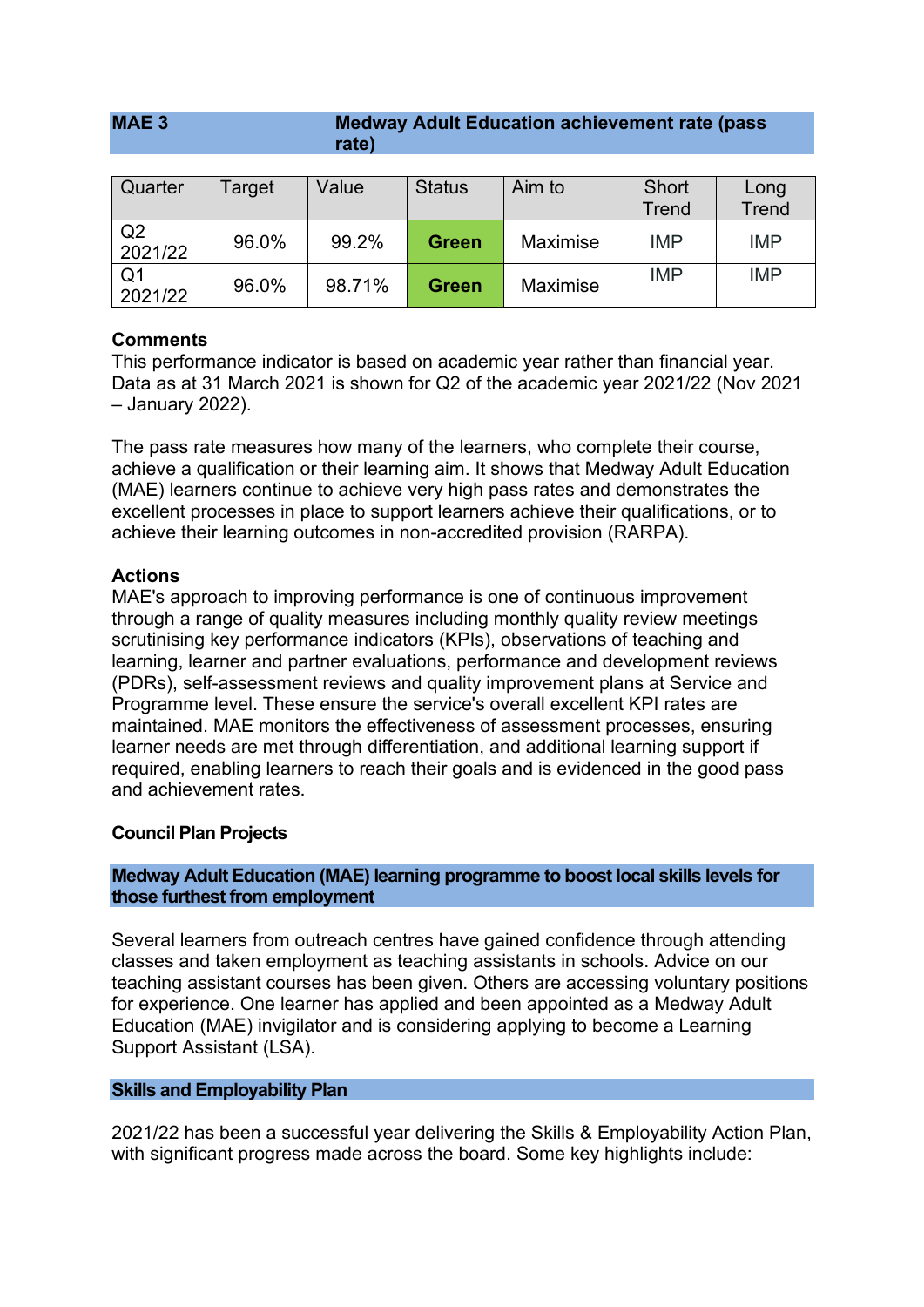- The successful delivery of the Additional Restrictions Grant (ARG) Skills Grant Programme, totalling £900k. This made a huge difference to businesses in Medway, seeing a significant boost in apprenticeship recruitment and investment in training.
- The transformation of the Medway Enterprise Adviser network into part of the Kent & Medway Careers Hub continues at pace. 1.5 full time equivalent (FTE) new Enterprise Coordinators have started and are working with schools closely, working to continually improve careers education performance.
- The Medway Apprenticeship Advice Service has been renewed for another year and continues to deliver support to Medway businesses.
- The Construction Industry Training Board (CITB)-funded construction project was delivered, with eight of 20 participants securing work and a further four entering into Further Education.
- The Skills & Employability Plan refresh is in the final draft stage, with a further round of consultation to take place before approval.
- An additional Not in Education, Employment or Training (NEET) provision programme, delivered by MidKent College, with the first 15 young people having nearly completed the programme. Initial feedback from young people has been very positive.
- Project Search an internship programme for young people with special educational needs and disabilities (SEND) – has been agreed, with work starting prior to a start date in September. This is in partnership with Bradfields Academy, Forward 2 Employment, Medway Maritime Hospital and Project Search.
- Another year of funding has been identified for the Supported Employment Programme to continue, assisting those with learning difficulties and/or autism into employment.
- Funding has been secured for a new employment programme supporting those with severe mental health conditions.
- The Medway Learning & Skills Hub is very close to completion at Britton Farm Mall. Medway Adult Education (MAE) will be moving in after Easter.
- A new post Aspirations Officer has been created and recruited to, with a focus on supporting Care Leavers into education, employment and training.

## **Council Plan Outcome: Preventing homelessness**

### **Programme: Preventing homelessness**

#### **Council Plan measures**

| <b>NI 156</b> | Number of households living in temporary |
|---------------|------------------------------------------|
|               | accommodation                            |

| Quarter                   | Target | Value | <b>Status</b> | Aim to          | Short<br><b>Trend</b> | Long<br><b>Trend</b> |
|---------------------------|--------|-------|---------------|-----------------|-----------------------|----------------------|
| Q4<br>2021/22             | 350    | 309   | <b>Green</b>  | <b>Minimise</b> | <b>IMP</b>            | <b>DET</b>           |
| Q <sub>3</sub><br>2021/22 | 350    | 314   | <b>Green</b>  | <b>Minimise</b> | DET                   | DET                  |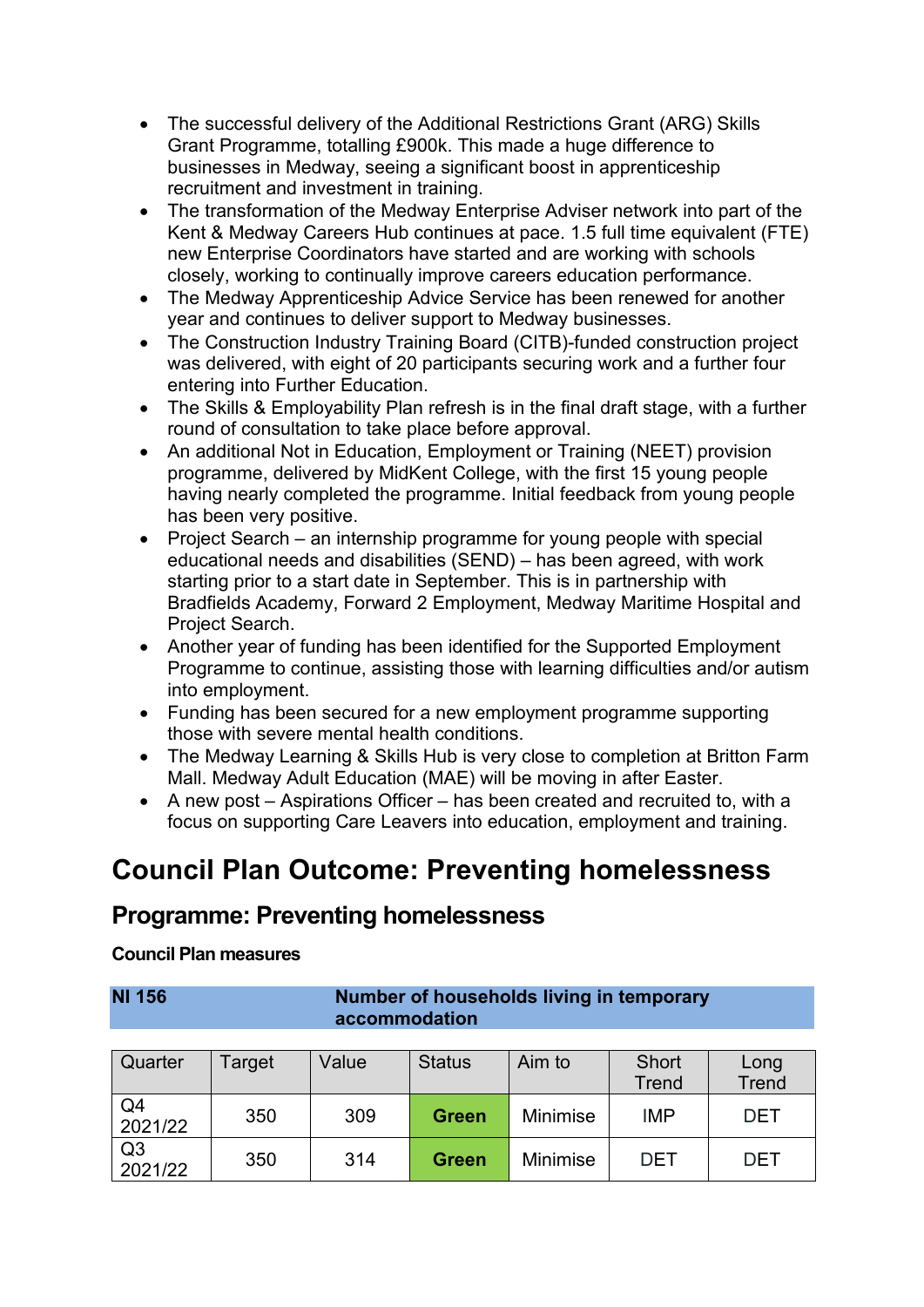#### **Comments**

At the end of Q4 2021/22 there were a total of 309 households residing in temporary accommodation (TA) provided by the Council in line with its statutory responsibilities. This is a slight decrease from the 314 households that were accommodated at the end of Q3. The majority of households in TA will have children. Therefore, there is a correlation between the overall number of households in TA and the number of children in TA. The accommodation provided to families will usually be in the form of a self-contained property located in Medway.

#### **Benchmarking**

The rate of households in TA in Medway is currently 2.92 per 1,000 households. This is slightly lower than the national rate of 4.05 (latest benchmarking figures April 2021). Further benchmarking has been undertaken to identify how Medway compares with other similar sized unitary authorities. In April 2021, the numbers in TA in Milton Keynes had a rate of 10.6 households per 1,000 households. Locally, Swale had a rate of 5.24 in the same time period.

| HC <sub>3</sub> | No. of households with dependent children in B&B<br>who have resided there for 6+ weeks at the end of the<br>quarter |
|-----------------|----------------------------------------------------------------------------------------------------------------------|
|                 |                                                                                                                      |

| Quarter                   | Target | Value | <b>Status</b> | Aim to   | Short<br><b>Trend</b> | Long<br><b>Trend</b> |
|---------------------------|--------|-------|---------------|----------|-----------------------|----------------------|
| Q <sub>4</sub><br>2021/22 |        |       | <b>Green</b>  | Minimise | <b>STATIC</b>         | <b>STATIC</b>        |
| Q <sub>3</sub><br>2021/22 |        |       | <b>Green</b>  | Minimise | <b>STATIC</b>         | <b>STATIC</b>        |

#### **Comments**

A snapshot at the end of Q4 2021/22 identifies that no families were in bed and breakfast (B&B) accommodation. Additionally, throughout Q4, no families were placed into B&B for more than six weeks.

#### **Actions**

Work is continuously underway to ensure that the use of B&B is kept to a minimum. This has been done by seeking more suitable temporary accommodation (TA) for households and using Housing Revenue Account (HRA) properties as TA. The service has also reviewed its procedures to ensure that all cases with children or a pregnant woman are moved on from B&B within appropriate timescales.

#### **HC4 Number of private sector properties improved as a result of the Council's intervention**

| Quarter       | Target | Value | <b>Status</b> | Aim to   | <b>Short</b><br>Trend | Long<br>Trend |
|---------------|--------|-------|---------------|----------|-----------------------|---------------|
| Q4<br>2021/22 | 175    | 206   | <b>Green</b>  | Maximise | <b>DET</b>            | DET           |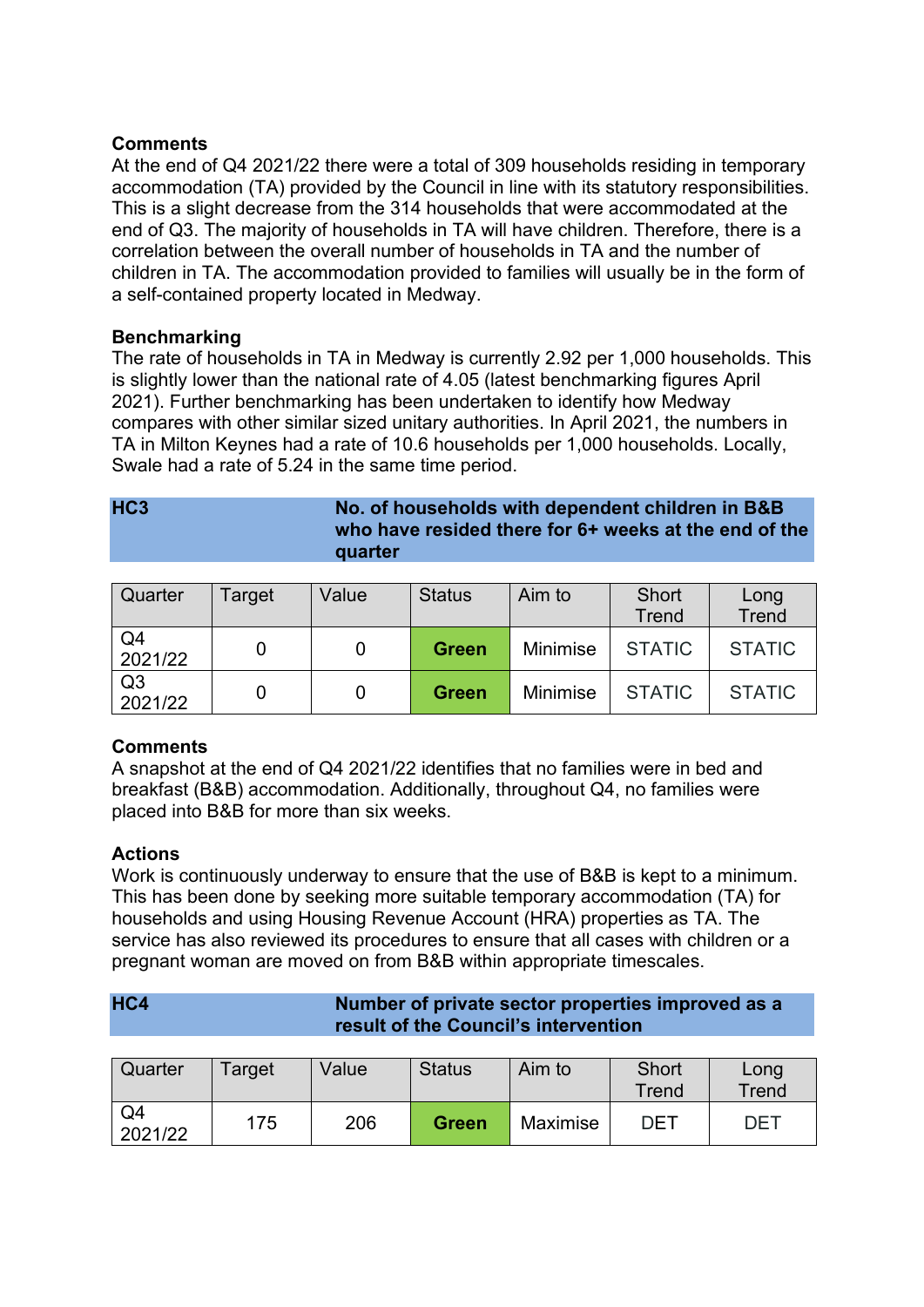| Quarter                   | Target | Value | <b>Status</b> | Aim to   | Short<br>Trend | Long<br>Trend |
|---------------------------|--------|-------|---------------|----------|----------------|---------------|
| Q <sub>3</sub><br>2021/22 | 175    | 221   | <b>Green</b>  | Maximise | DET            | DET           |

#### **Comments**

The Private Sector Housing (PSH) team continues to work with tenants and landlords to improve the standard of accommodation in the private sector.

During Q4, 206 private sector households were assisted to improve their properties through council intervention. The team currently have 609 active cases being worked on with 29 cases yet to be allocated to an investigating officer and 64 cases have been closed through the quarter.

For the year 2021/22 the PSH team have received 459 requests for service and have been able to close 410 cases. 112 notices and 589 enforcement letters have been issued via the enforcement process. 92 category 1 Hazards and 584 category 2 hazards have been identified, with 108 category 1 and 219 category 2 hazards being either reduced or removed from the residential properties.

163 Disabled Facility Grants (DFG) applications have been approved with a further six home improvement loans and 25 Housing Revenue Account (HRA) adaptations being approved.

#### **Council Plan Projects**

#### **Help Medway's people get a foot on the housing ladder**

196 affordable housing units have been delivered in 2021/22. Some projected completions have now been moved to May 2022.

Registered Providers, in general, are reporting issues with the availability and (high) cost of materials for house building which is causing some delays and problems on development sites. They anticipate that this is likely to last for at least another year. One of the potential issues is contractors using alternative materials because they cannot get the materials that would normally be used.

#### **Review Housing Related Support (HRS) commissioning**

The Council continues to commission a range of accommodation to support vulnerable people to remain independent. Services have all been recommissioned and there are updated Quality Assurance Framework (QAF) and contract monitoring arrangements in place.

This provision is for 82 units of supported housing for people who are homeless and have housing related support needs. 69 units of supported housing are for young people aged 16-25 who are homeless and have housing related support needs (including nine units specifically for care leavers). 42 units of supported housing are for people with a history of offending behaviour who are homeless and may have housing related support needs. 14 units of supported housing are for homeless,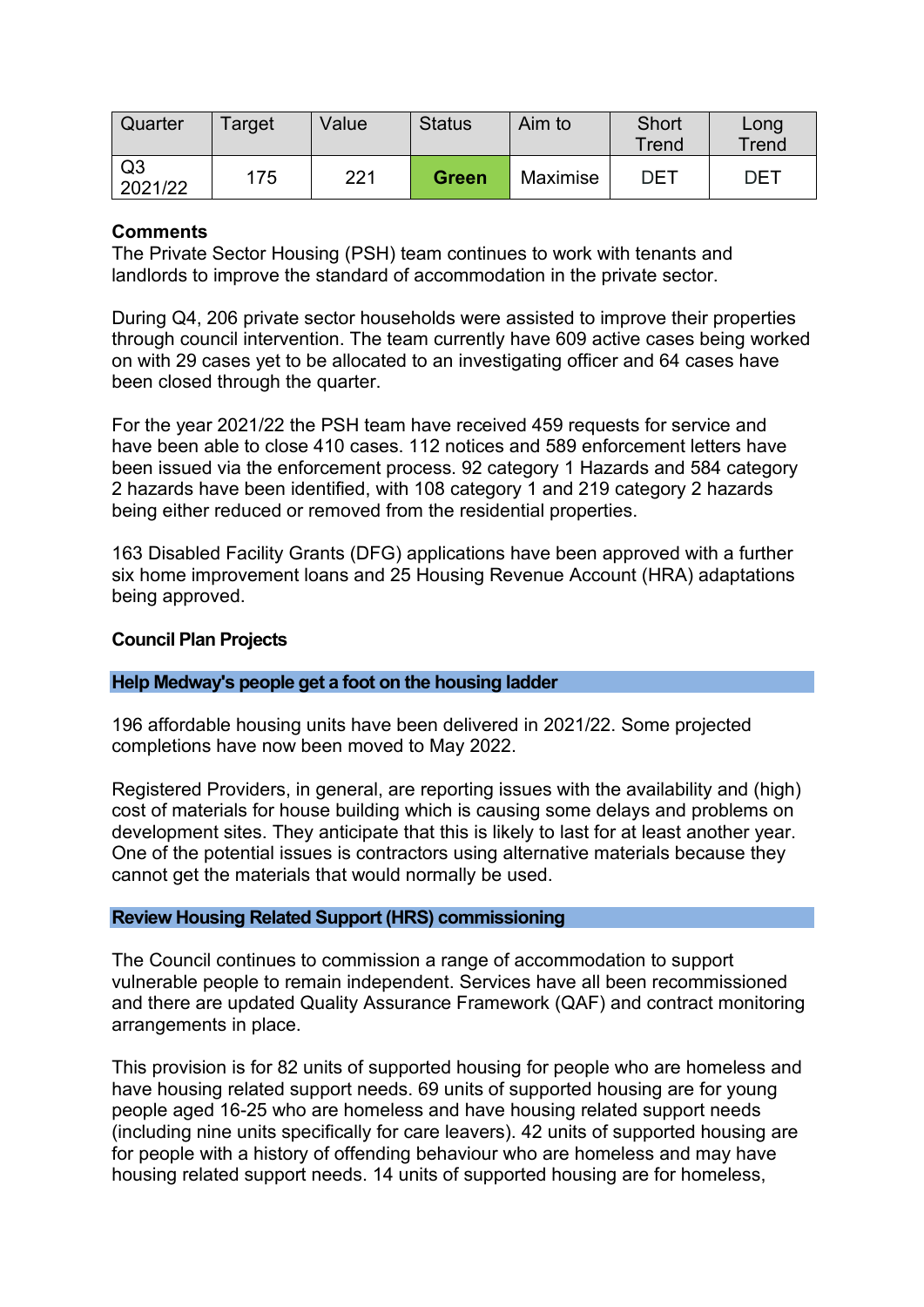single women or women with children at risk of domestic abuse (refuge accommodation). A Floating Support service is available to provide preventative housing support to people and help equip them with the skills to sustain their tenancy. This service assists a caseload of 250 people at any one time (including 50 people with high needs).

#### **To continue to deliver the priorities of the rough sleeper initiative**

The service has submitted a funding request for 2022/25 and has responded to a clarification request from our adviser. The next stage is moderation at a national level by the Department for Levelling Up, Housing and Communities (DLUHC) to determine which interventions they will agree to fund for the remaining period from July 2022 to the end of March 2025. At a recent DLUHC event, Eddie Hughes MP (Parliamentary Under Secretary for Rough Sleeping and Housing) and Michael Gove MP (Secretary of State for Levelling Up, Housing and Communities) committed to the goal of ending rough sleeping by the end of this parliament. Officers were due to take a paper to the Procurement Board in mid-April to agree commissioning plans. The Council has also been granted Protect and Vaccinate funding which has allowed us to maximise the number of people brought off the street and supported to access vaccinations and additionally have worked with the Public Health team and voluntary groups to get a further 97 people vaccinated who were attending soup kitchens and community venues.

#### **Ensure that the council maximises the opportunity to reduce homelessness through prevention and relief**

The Council has experienced a significant increase in footfall across the year, with the projected figure at the year's close likely to be above 3,200, compared to 2,704 in 2020/21 and 2,499 in 2019/21. Despite these pressures the team continues to be highly effective in maximising successful prevention and relief for homeless households, with the projected total for 2021/22 being 1,053, which represents an average 66% success rate for all those persons owed a homeless duty.

#### **Ensure that HRA tenants are supported to mitigate the negative impact of welfare reform.**

The Tenancy Sustainment team continue to work closely with tenants to ensure that they have relevant support to enable them to sustain their tenancy. They are currently looking to work with those tenants that have been impacted by the decrease in universal credit.

In Q4, the service received 65 new referrals. The team were involved with 53 signups. The team were able to obtain £45,099.71 in a lump sum for tenants of which £17,444.06 was paid directly to tenants' rent account to reduce arrears. They were also able to get an annualised benefit of £55,548.24 of which £14,057.68 was paid to the rent account. The team were also successful in obtaining £7,826.48 in Household Support Grant for Housing Revenue Account (HRA) tenants, helping reduce hardship.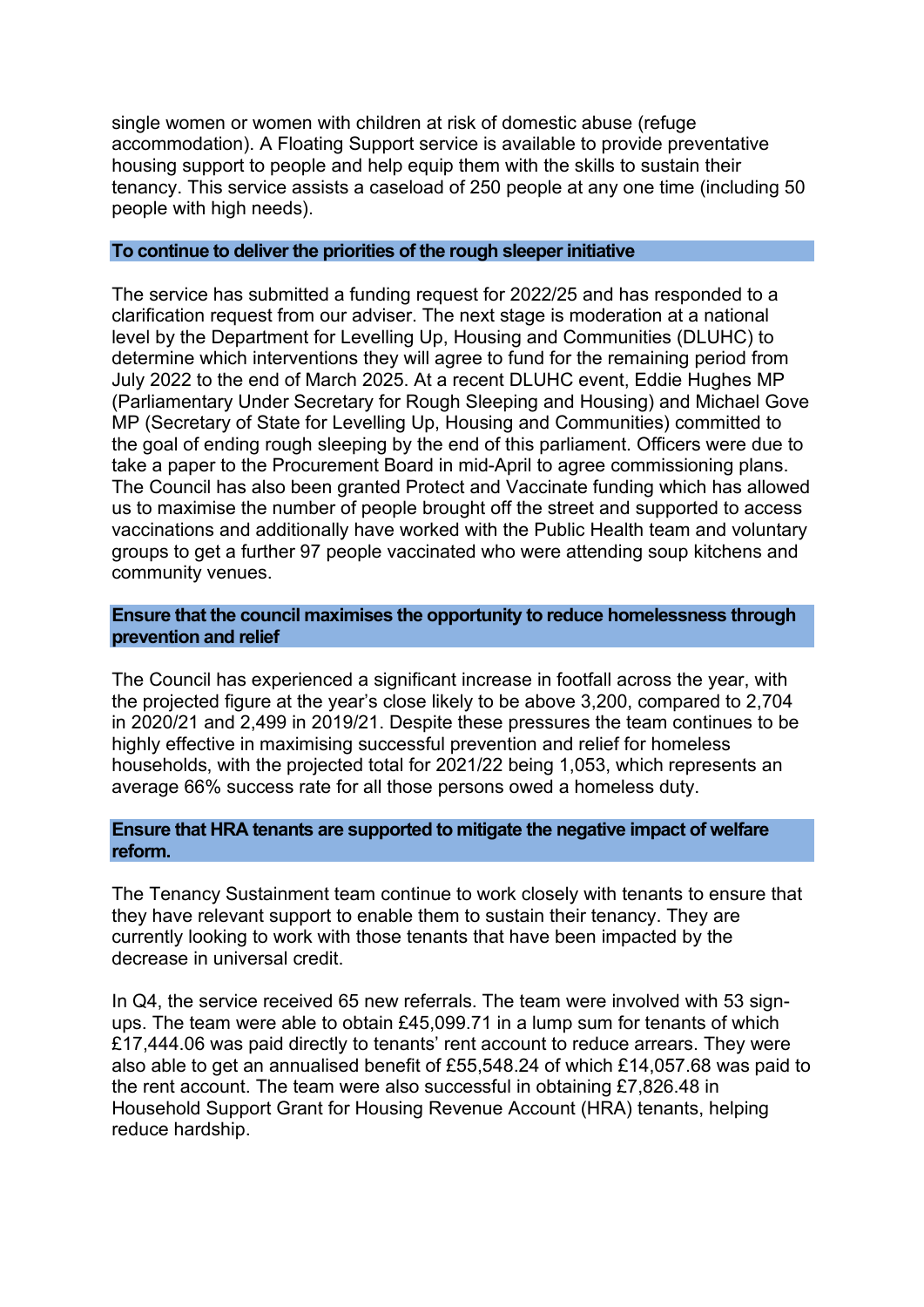#### **Ensure that rent arrears are maintained under the existing target of 1.65%.**

The rent arrears at the end of Q4 are 1.32%. This is a decrease on the Q3 figure of 1.72%, and inside the target range of 1.65%. The team are continuing to face challenges with the roll out of Universal Credit (UC) and the pandemic, however they have been keeping regular contact with customers, reminding them though text messages and e-mails to pay their rent and referring to the Welfare Reform team for tenancy support when required. This has proven to be productive and aid in reducing arrears. There have been changes to the way that the UC Alternative Payment Arrangement (APA) is processed. This is now electronic and is processed every couple of weeks rather than every 6/7 weeks. This means that the funds are going into the rent accounts quicker and arrears are not building, therefore assisting in the reduction of arrears.

#### **Actions**

All new tenants are referred to the HRA Welfare Reform Team to ensure any potential rent payment issues can be dealt with before arrears arise. As part of the early intervention-based approach to rent arrears, tenants who are just into arrears or who report difficulties, are referred to the team for advice and support.

#### **Capital works programme**

The Capital Works programme has been drafted and instructed to Mears for the years 2022/23 and 2023/24 in order to allow more effective planning of resource and deployment.

Additional Energy Performance Certificates (EPCs) have been instructed with a view to creating programmes of work to start moving towards getting the stock to EPC rating C or above by 2030.

Good progress has been made on our windows, doors, smoke detection, co-alarm and domestic electrical testing programmes.

#### **Repairs and maintenance contracts**

Senior managers are looking at restructuring Property Services, utilising the Building Design Services (BDS) fee. The new roles will improve the service delivery across all workstreams.

The Mears contract extension has been agreed. This confirms that Mears will continue to be the Council's repairs and maintenance service provider until September 2024. The contract extension is forecast to deliver annual savings of over £100k.

The service continues improve the level of resourcing for planned maintenance following the decision of BDS to hand this work back to the Housing Revenue Account (HRA) team. Work continues to reconcile information with previous workstreams, however there will be a significant underspend on the roofing programme and some other workstreams.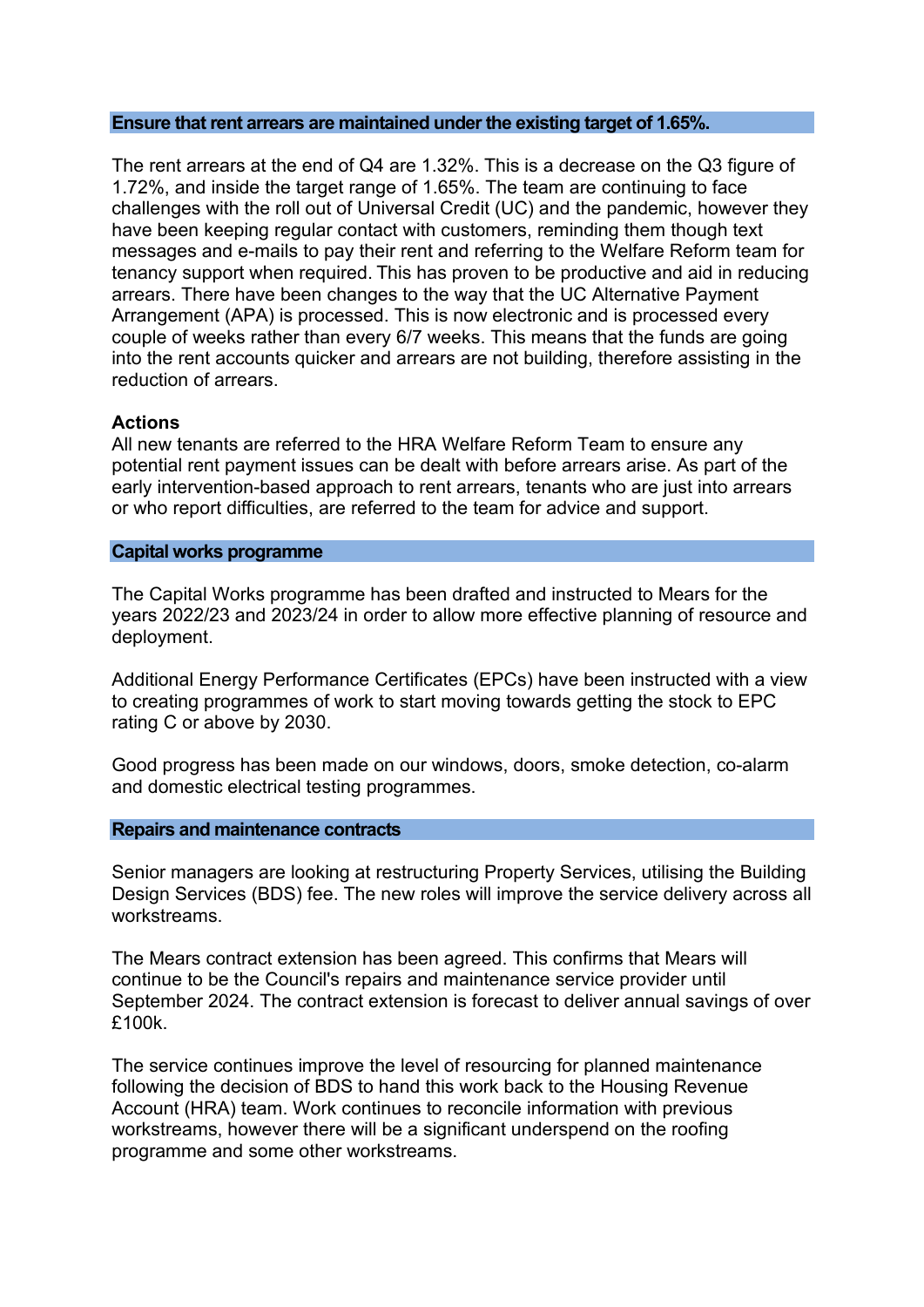## **Council Plan Outcome: Delivering new homes to meet the needs of Medway's residents**

### **Programme: Delivering new homes to meet the needs of Medway's residents**

#### **Council Plan measures**

**NI 154 Net additional homes provided**

| Annual  | <sup>-</sup> arget | Value | <b>Status</b> | Aim to   | Short      | Long       |
|---------|--------------------|-------|---------------|----------|------------|------------|
|         |                    |       |               |          | Trend      | Trend      |
| 2020/21 | 1000               | 1082  | <b>Green</b>  | Maximise | DET        | <b>IMP</b> |
| 2019/20 | 1000               | 1130  | Green         | Maximise | <b>IMP</b> | <b>IMP</b> |

#### **Comments**

This performance is reported annually. The latest data has been published in the Council's Authority Monitoring Report in December 2021 and is available on the Medway Council website.

The main findings from the report include the completion of 1,082 dwellings in the year 2020/21, which was a notable achievement in the context of Covid-19 and is the second highest delivery of housing for Medway Council (the highest being in the year 2019/20). The government has provided Local Housing Need figures for each local authority. With effect from March 2021, it stands at a target of 1,586 per annum for the Medway area. The target of NI 154 has been 1,000 dwellings per year, and this is reflected in affordable housing delivery which is a percentage of the annual housing target for planning. It had remained at 1,000 until such time as the regulation 19 draft plan was published. The draft plan is still not published. The housing target figure of 1,000 is out of date and should be replaced with the Local Housing Need figure widely used in Planning and derived from the government's standard methodology. As from 2021/22 the NI 154 target should be 1,586.

#### **Council Plan Projects**

#### **Progress Medway's Local Plan to allocate land for development to 2037**

The Local Plan 2021 to 2037 sets out the vision for Medway's growth. It will provide direction for investment in homes, jobs and services and policies to protect and enhance what makes Medway special and to ensure that the growth is supported by the required infrastructure. Once the evidence base work has been completed the regulation 19 draft Local Plan will be finalised and then, following the necessary, authority will be published for consultation. Once the consultation period is complete, all the responses will be considered and modifications made, if appropriate, and then the plan will be submitted back to Full Council in 2022 for authority to formally submit it to the Inspectorate to hold an examination in public. The third Housing Test Delivery Plan (HTDP) was reported and agreed by Cabinet in July 2021 and proposes measures to contribute to increasing the amount and speed of delivery of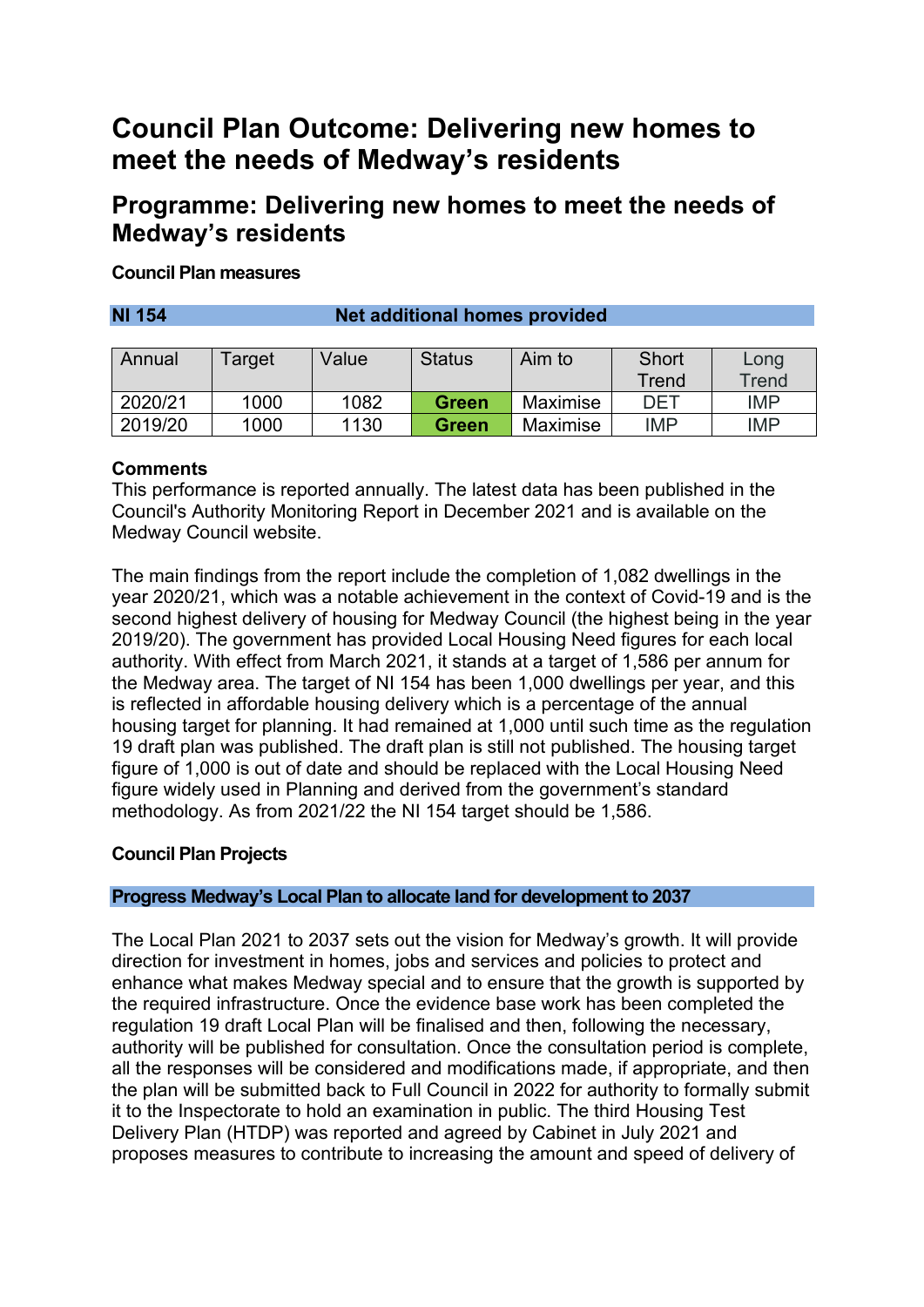new housing and sets out measures to continue housing delivery and understanding factors influencing delivery rates.

#### **Explore opportunities to increase the supply of Council owned housing including opportunities for regenerating existing estates**

Phase 4 – Twydall Sites – Works are well underway, and the contractor is making good progress on all three sites. Ground works are completed, brick/block work is almost complete and works to the roofs are progressing well. All three sites are on track to complete December 2022.

Phase 5 – Lennoxwood and Aburound House – Currently at pre-planning stage. The Employers Requirements are in the process of being drafted which will form the basis of the build specification. The architect has been appointed and is in the process of drafting formal planning applications. These will be submitted by the end of summer 2022.

Britton Farm – An independent valuation has been completed. Initial discussions with Medway Development Company (MDC) have been held and a price agreed in principle. Draft Heads of Terms have been received from MDC and are currently being reviewed. Final specification details are still being agreed. Works have started on site with demolition underway and works are on track to complete March 2023.

**Explore the opportunities arising from the establishment of Medway Development Company Limited (MDCL)**

Medway Development Company Limited (MDCL) continues to progress several schemes and explore opportunities that widen the benefits realised by the company, which are outlined below:

#### **Britton Farm**

Following the successful grant bid to create a new Skills Hub facility and transform the Britton Farm Mall public realm area, MDCL is now progressing these projects to completion. The public realm scheme is transformed, creating a welcoming environment and the skills hub will be operational later this year.

#### **Whiffens Avenue**

The proposed development of 115 homes is making excellent progress with brickwork under way. We are pleased to report that we submitted a bid to Homes England for their First Homes Pilot scheme, where funding is provided to support First Home buyers and this has been successful and will play an important role in helping First Time purchasers. We have 23 properties sales reserved.

#### **Mountbatten House and the Paddock**

The Mountbatten House building has now been purchased by the Council and we are preparing for the asbestos and plant strip out phase. The project will see the conversion of the former office building alongside a new build extension and public realm area that extends into the Paddock, which is funded through the Future High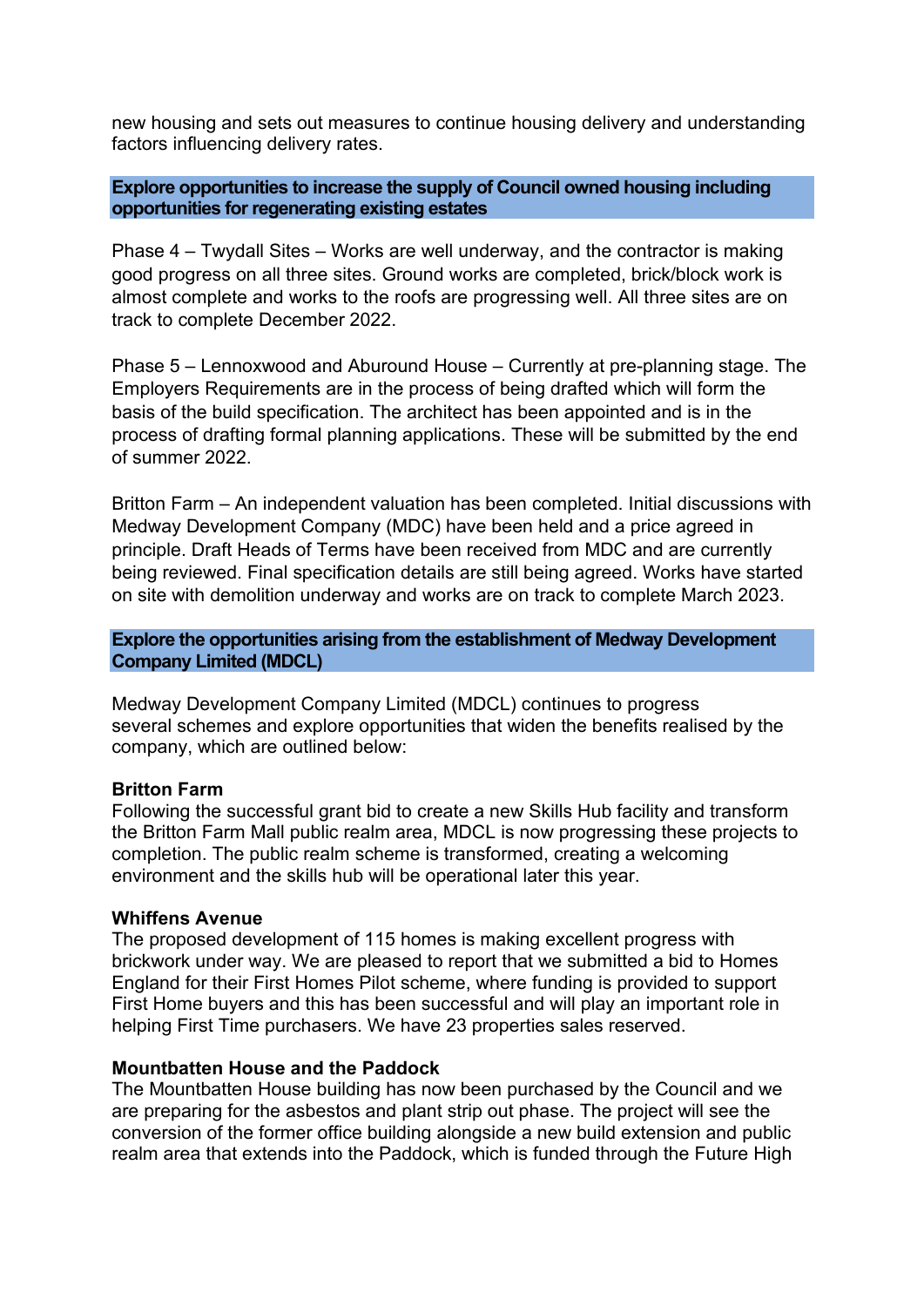Streets Fund programme. We are currently preparing tender designs for the Paddock and have started strip-out works in Mountbatten House.

#### **Chatham Waterfront – 170 housing units and with appropriate commercial development**

The works continue to progress well on site and apartment blocks are now emerging, forming a new townscape for Chatham. The scheme will lead to the construction of 182 new homes, new commercial spaces for cafes, restaurants, and offices alongside a new public realm to create a vibrant centre for Chatham. The Chatham Waterfront scheme will see a significant enhancement to Chatham that will act as a catalyst for future investment in the area.

**Rochester Riverside – 1,400 residential units and 1,200 sqm of commercial development** 

2,738.8 sqm of commercial space has been delivered with a store, cafe and hotel. Future delivery incudes 1,765 sqm is planned to be delivered in phase 4. This element is not expected to be delivered until 2026.

**Strood Waterfront – Strood area regeneration to deliver over 1,000 units at the Civic sites and Strood Riverside**

Officers are reviewing potential options/principles to bring forward Strood Waterfront development sites, following the procurement exercise in March 2020, where the responses did not achieve Medway Council's minimum requirements. These sites will continue to be a priority for development for Medway Council. In the meantime, the river walk has been reopened around the Civic Centre site for residents to enjoy. Hoarding and blocks have been removed to open up the site and improve the environment at the Esplanade. The remaining fill is also being spread out across the site to create a better public environment whilst development options are considered.

## **Council Plan Outcome: Getting around Medway**

### **Programme: Tackle congestion hotspots by transport and public realm improvements**

#### **Council Plan measures**

**NI 167 New Average journey time along 5 routes across Medway (mins per mile)**

| Annual  | Target | Value     | <b>Status</b> | Aim to          | Short<br>Trend | Long<br>Trend |
|---------|--------|-----------|---------------|-----------------|----------------|---------------|
| 2021/22 |        | <b>NA</b> | <b>NA</b>     | Minimise        | <b>NA</b>      | <b>NA</b>     |
| 2020/21 |        | 2.48      | <b>Green</b>  | <b>Minimise</b> | <b>IMP</b>     | <b>IMP</b>    |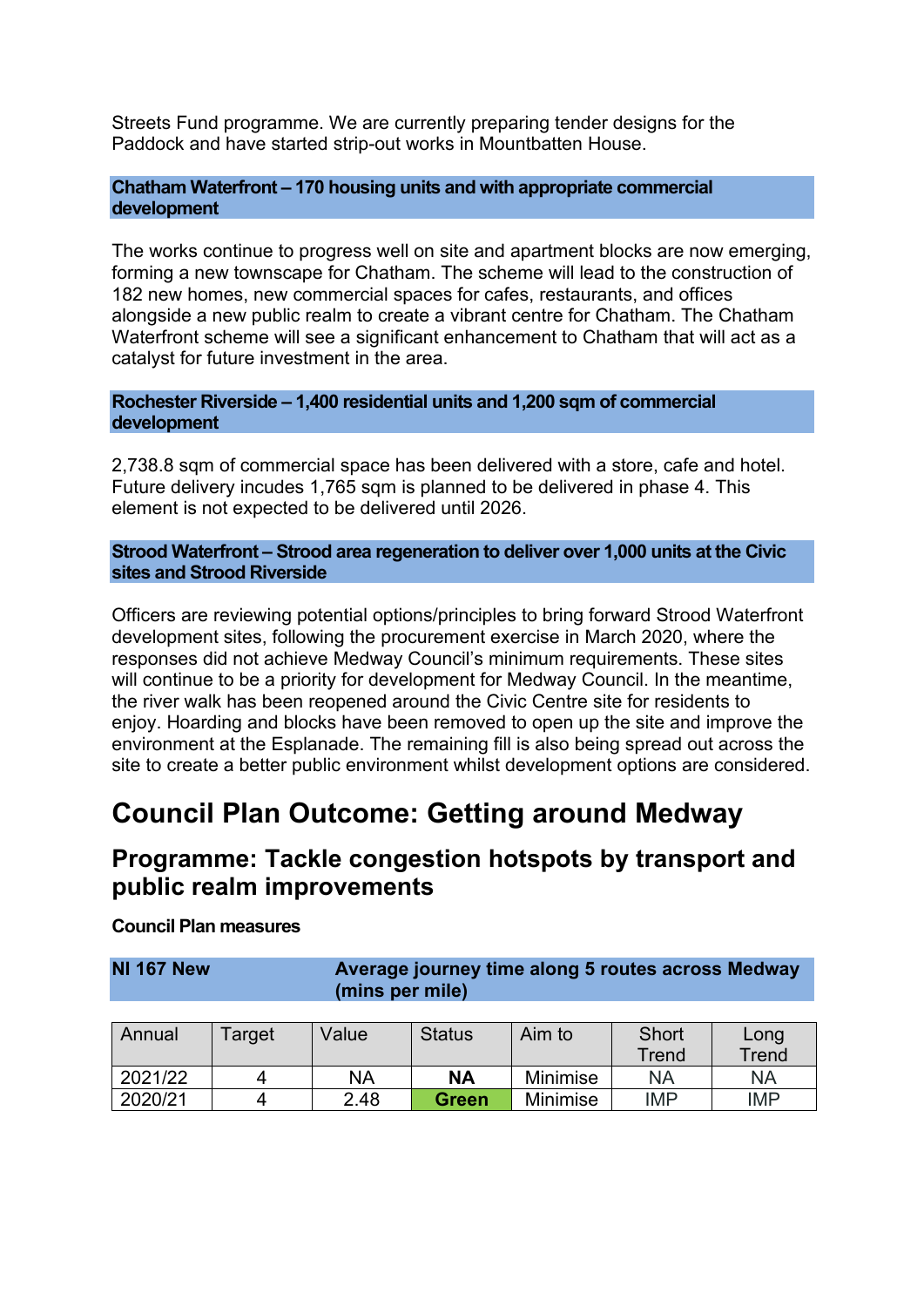#### **Comments**

As detailed in Q3 officers were anticipating receiving the next tranche of journey time data from the Department for Transport (DfT) during Q4. Unfortunately, this was not received, so officers are still unable to update NI167 journey time indicators. Officers will contact DfT during Q1 2022/23 to request a further update.

#### **Deliver Phase 2 of the Medway Tunnel Improvement Programme for 2021-22**

Medway Council have secured a £4.972 million ring-fenced capital grant from the Department for Transport (DfT) Challenge 2B Fund. This award is for essential capital infrastructure works required for the Medway Tunnel as well as funding for highway resurfacing and rebuilding of the retaining wall along Pier Road. All works need to be completed by the end of financial year 2023-2024. This work was due to be delivered through the Highways Infrastructure Contract using the Council's Highways term contractor, VolkerHighways, however they have since advised they cannot undertake the work, due to corporate changes in deemed risk for tunnel works and therefore we will be seeking to go out to tender. This does mean the programme may be delayed but a new programme is being undertaken and if needed the DfT will be advised and an extension for the funding spend requested.

The value of the Medway Tunnel Improvement Programme is to:

- Ensure ongoing operational safety of Medway Tunnel through investing into key tunnel infrastructure as it reaches end of design life thus mitigating the risk of temporary closure of the Tunnel as a consequence of infrastructure failure and impacts on Network Flow. Medway Tunnel is one of two key strategic crossings across the River Medway within Medway.
- Reduce the levels of investment that Medway Council have to make into Medway Tunnel through successfully securing external investment.

Q4 performance update:

- Ventilation Fans The performance specification and basis for design have now been drafted and will go through a technical review process. The aim is to not only replace the fans but also upgrade the detection system which determines how the fans operate.
- Contraflow Gaps The barrier works have now been completed and signed off. Minor patching work was done in March 2022 to enable the barrier to have a smooth surface.
- Sump Gas Sampling System The outline design has been produced and will be going through the relevant technical reviews.
- Video Management System (VMS) / Supervisory Control and Data Acquisition (SCADA) / Closed-Circuit Television (CCTV) – The performance specifications have been drafted and are going through technical review and comment.
- Pier Road Retaining Wall Discussions are still ongoing with landowners to enable the works to be planned to rebuild two sections of the parapet.
- Manhole Upgrade and Replacement The programme for upgrading all the manholes within the tunnel remit is now complete. The new manholes come with a five-year guarantee, but the expected life is much longer than this.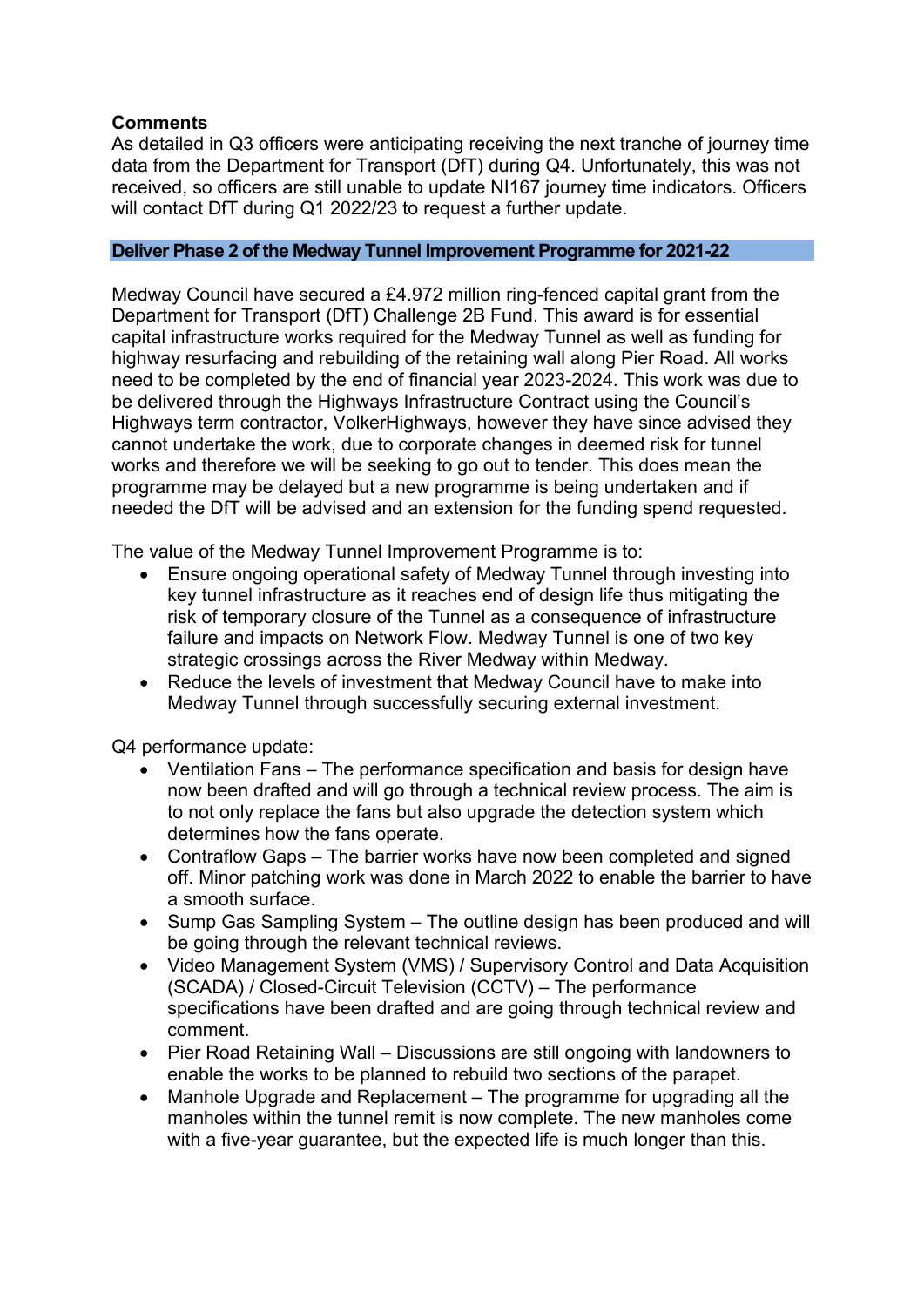- Pumps and Sumps Refurbishment and Upgrade The performance specification has now been drafted and will go through a technical review process.
- The Gateway 1 report has been drafted and we are intending to go to Procurement Board in April 2022, to seek permission to go out to tender, on a Framework, for the Mechanical and Electrical Engineering upgrades.

#### **Council Plan Projects**

#### **Achieve Band 3 status for Highway Asset Management Self- Assessment via DfT**

The Department for Transport (DfT) included an incentive element as part of local highways maintenance capital funding, where local highway authorities in England are invited to complete a self-assessment questionnaire to establish a share of the Incentive Fund. Due to the November 2020 Spending Review, the Maintenance Incentive Element has rolled over for its second period, running from 2021/22 to 2025/26.

Each authority will score themselves against a set of 22 questions ranging from Asset Management through to Operational Delivery and place themselves into one of three bands on the basis of available evidence. The Incentive Funding awarded to each local highway authority will be based on their score, with only authorities in Band 3 receiving their full share of Incentive Funding, whilst authorities in Band 2 will receive 30% of their share, and Band 1 will receive no funding at all.

Medway Council have achieved an overall Band 3 self-assessment award since 2018, therefore securing maximum Incentive Fund allocation. Commencing from 2021/22 the total value of Medway's Incentive Element will be circa £353k of highway maintenance funding. Medway achieving an overall Band 3 award not only secures future highway funding but also helps to drive the principals of Asset Management across the Highway service.

Q4 progress:

- Submitted a Band 3 on the DfT self-assessment to achieve maximum funding.
- National Highways and Transport (NHT) have published their annual survey results and the annual report was completed.
- The Highway Asset Management Plan is being transformed into a strategy this is a key requirement of the self-assessment – by a consultant and assisted internally and will be finalised in April 2022.
- The Transport Asset Management Policy has been reviewed and updated to a single page policy to complement the new Asset Management Strategy which is being produced.
- Both the Policy and Strategy will need to be taken via the governance route, for sign off, in Q1 2022/23.

#### **Review transport improvements across Medway**

Across Q4 officers continued to successfully manage the schedule of Local Transport Plan (LTP) projects for the year. This included officers compiling their list